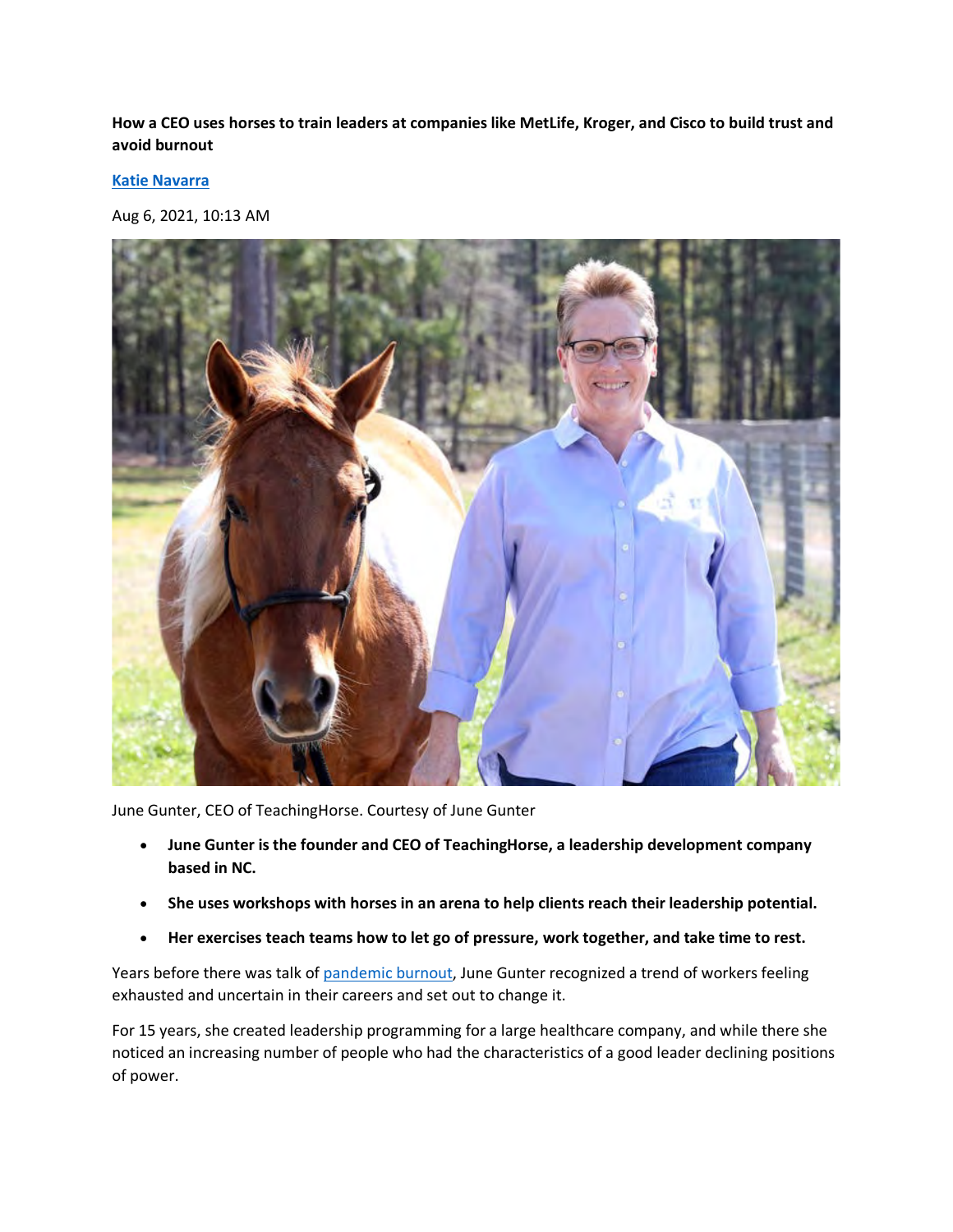The reason? Long hours and stress had to be worn as a badge of honor. Even Gunter felt herself falling into the trap.

"I had become one of those leaders who was living the same clichés," she said. "I decided I was going to find a different way to think about leading to create healthy, sustainable communities for leaders to lead healthy lives."

In 2002, Gunter quit her job to explore what might be next. She was in her 30s and desperately missing a connection with animals.

She purchased Yani, a horse she said she didn't have the skills to ride — it had been years since she'd rode as a kid — and dove into horse ownership. Yani quickly showed Gunter she wasn't as much of a leadership expert as she'd once thought.

"For a horse to choose you as a leader, you must demonstrate that you are placing your attention at three levels — yourself, those around you, and the environment around you. Then, use what you notice to make good decisions about where to go next at a pace that matches reality with the best interest of your horse in mind," she said. "I learned who I had to be because Yani chose me as her leader."

Gunter signed up for the Equine Guided Education program at [Sky Horse Ranch](https://www.skyhorseacademy.com/) in Bodega, California, and spent two years studying the work of equine experiential learning with Ariana Strozzi Mazzucchi. She then went on to launch [TeachingHorse,](https://teachinghorse.com/) a leadership development company based in North Carolina.

Drawing on her professional networks, Gunter, who now serves as CEO, began holding workshops for leaders at some of the country's top companies, including Kaiser Permanente, Cisco Systems, Inc., MetLife, Duracell, and Kroger.

## **Horses can't talk, but they know how to lead**

To live in the wild, horses rely on cues and signals from all members of the herd. Each has a critical role in the herd's survival.

Gunter observed that this takes a physical shape, one she's coined the [Diamond Model.](https://youtu.be/sx_8JkyWVhQ) Like the flying "V" formation for Canada geese, horses naturally fall into a formation when in a group: Some horses lead from the front, others lead from the middle, and others lead from behind.

"The horse out in front of the herd decides the herd's direction. Those in the middle create alignment between the whole herd, setting boundaries and mentoring new herd members," she said. "The horse that leads from the behind the herd has the broadest perspective and can see a bigger picture than everyone else."

Whether it's a company-wide or department-specific event, Gunter helps clients see that one person in the group must serve as the visionary looking over the horizon for new opportunities — be it a CEO, vice president, or other executive. Those in the middle play a critical role in getting the work done and building group relationships. And one teammate is needed to step back and look at the entire perspective.

For humans, this hierarchy can cause stress and anxiety and lead to power struggles. Gunter shows participants how horses are able to navigate these roles without feeling "better or less" than others and help each member of the team feel valued.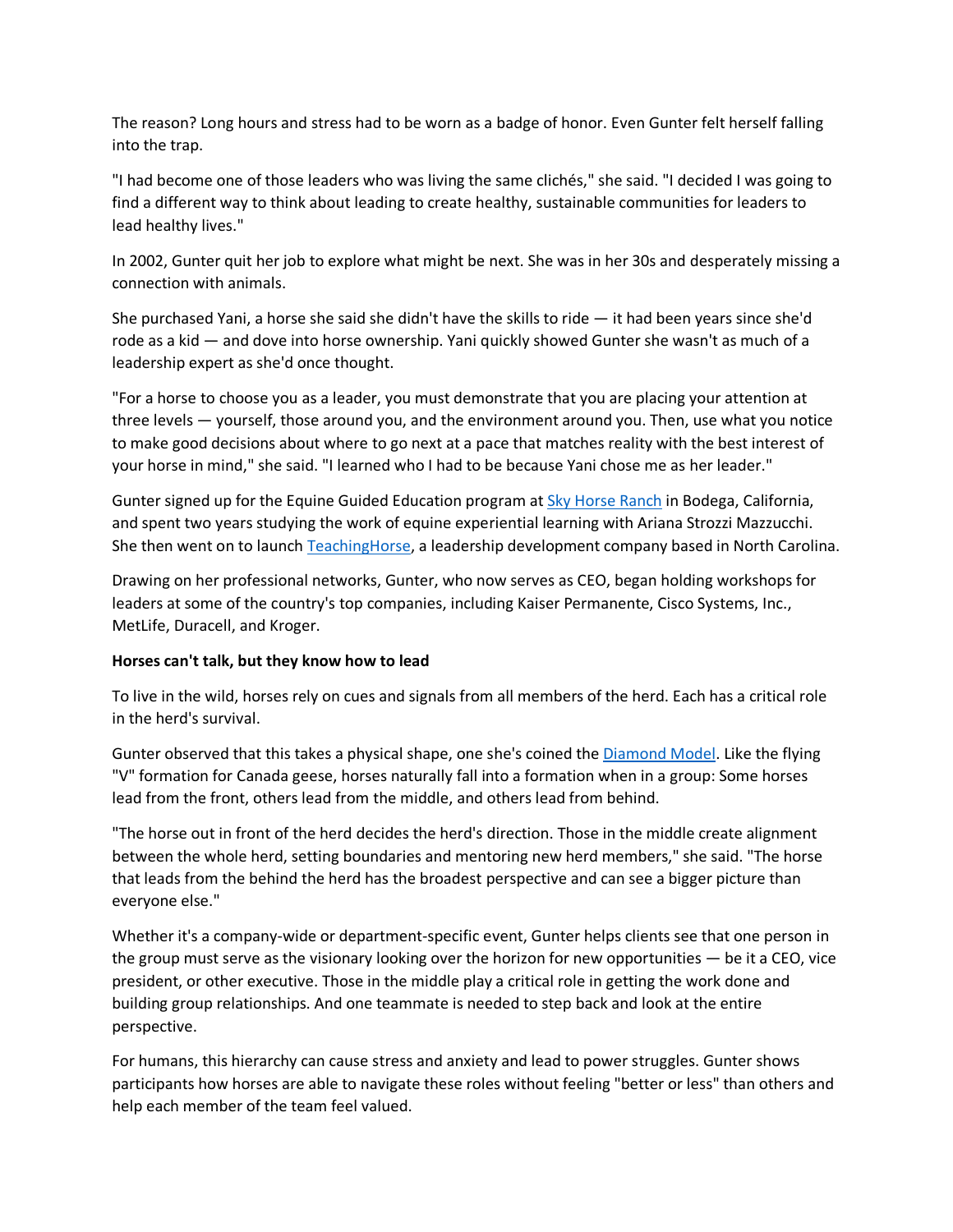Each workshop includes multiple debrief sessions where participants talk about what happened working with the horses. The discussion focuses on observations of the horses' behaviors, and Gunter takes it one step further by comparing the horses' responses to what happens in the workplace, supporting clients in developing an action plan.

## **Before working in the arena, all participants complete a self-assessment**

The tool measures a person's level of confidence with the Diamond Model of Shared Leadership capabilities, which includes attention, direction, energy, and congruence. It takes each of these traits into consideration on three levels of application: self, other, and environment.

Gunter works with teams and individuals to help them explore what's possible in pursuing a mission and vision without having to sacrifice themselves to do it.

"Before I arrive at a facility, I have a conversation with the client to uncover what's happening in their business and the desired outcomes," she said.

She then designs a half-day, full-day, or two-day workshop. Clients join Gunter in a fenced space with between one and three horses. Participants are then guided through a series of activities on the ground.

For example, she uses an introductory exercise where a person learns the language to use to approach a horse. The activities progress to the team getting the horse to complete an obstacle course or move from one end of the space to another.

"For the horse, this is not a game, and this not a demonstration or a simulation," she said. "This is a real decision of whether they are going to follow the person's leadership or not."

## **Leading without pressure and taking time to rest**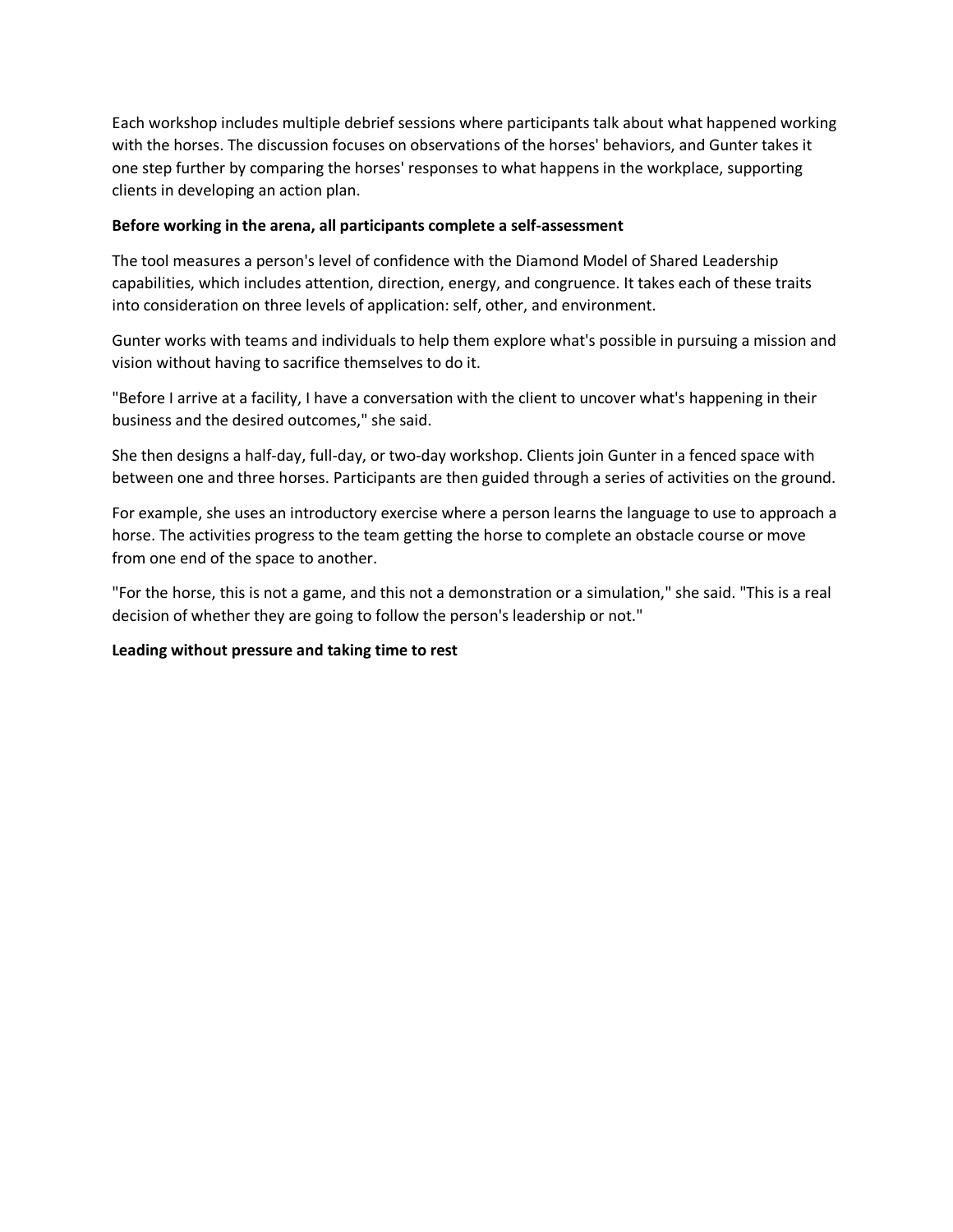

(Photo Caption:The TeachingHorse Diamond Model in practice with someone leading from the front, the side, and watching from behind. TeachingHorse)

To a horse, the real reward for a job well done is the release of pressure. Participants working with the horses are taught how to ask the horse to take steps forward or backward. Then, participants are taught to stop asking.

In a recent workshop, Gunter said, when one leader was successful in guiding the horse, they got so excited they wanted the horse to keep going.

Gunter said to the client, "Did you get what you asked for after two steps?"

The client said yes, and Gunter replied, "So why did you keep asking for more?"

"Because I was afraid if I stopped, I wouldn't be able to get going again," the client said.

"This tells me that you might be afraid to ever release the pressure on yourself," Gunter said.

One of the most important lessons horses teach is the value of rest, Gunter added.

In a herd of horses, when the leader lies down to rest, the other members of the herd will surround them facing outwards. In this moment, the herd is sharing responsibility for noticing potential threats